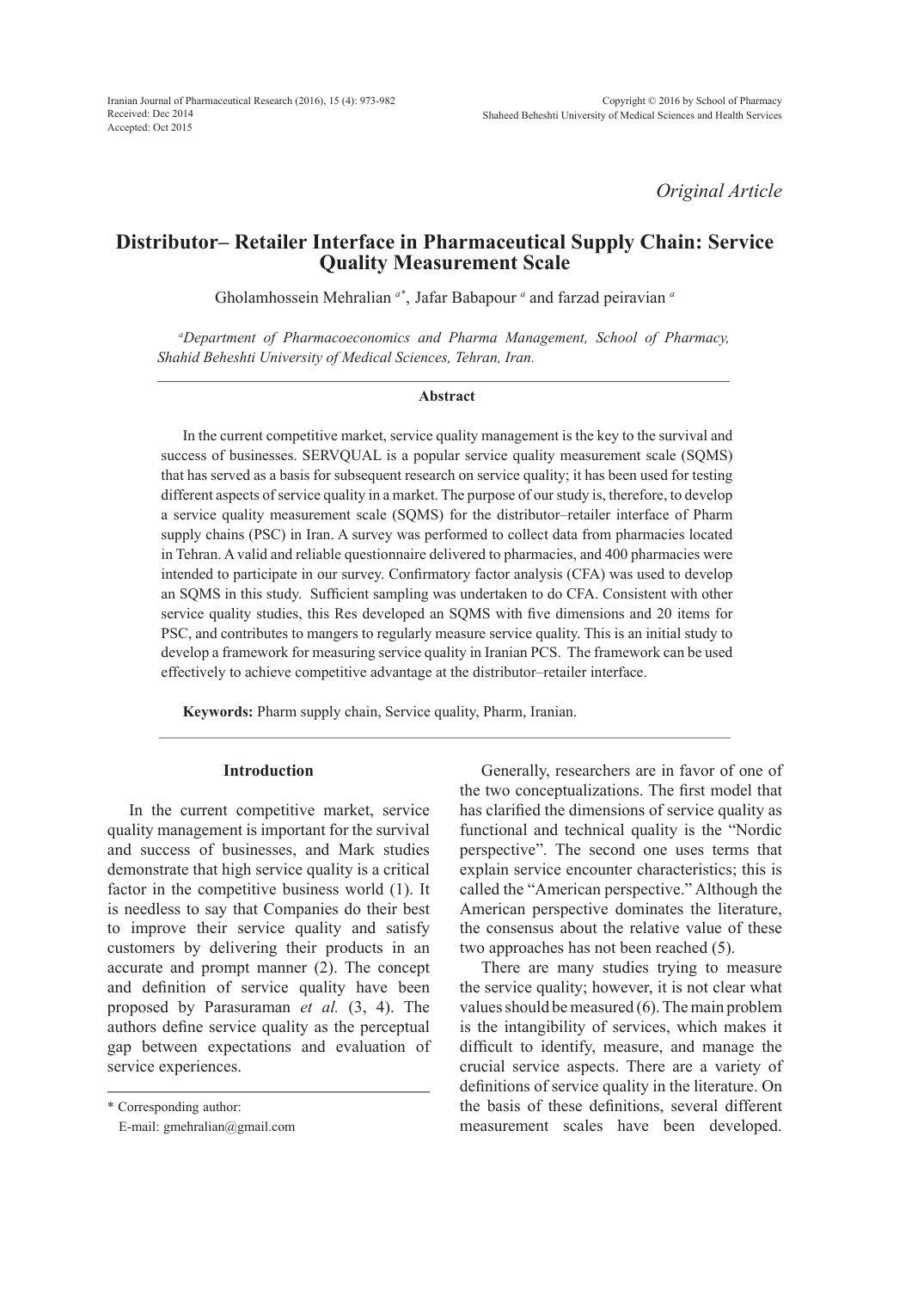Among these, SERVQUAL and SERVPERF are the two most popular measurement scales for service quality (7).

Since improvements in service quality can increase the overall success rate of the healthcare provision, they have become an important topic to healthcare providers and marketers and the focus of many studies. Service quality can also substantially affect patient satisfaction (8). Inevitably, the increased satisfaction improves customer loyalty and purchase intention (9, 10). Accurate measurement of the quality of healthcare services and identification of the nature of service delivery system are equally important for the success of healthcare providers (11). Many researchers and practitioners are interested in studying service quality because it directly affects business performance, customer loyalty, profitability, and customer satisfaction (12, 13).

Most of the Res on service quality has been focused on the end user (14). The interactions between different parts of the PSC (as an integral part of healthcare services) have been rarely studied. These interactions are important; the services received by patients are strongly affected by the service quality of these supply chains, including the distributor–retailer interface. Here we developed a service quality scale for the distributor–retailer interface of PSC in Iran. Our results should at least partly ameliorate the lack of data on the service quality in supply chains. The paper also discusses developing an SQMS in an important but neglected sector of distributor– retailer interface of PSC. SQMS described here will help the managers of Iranianian Pharm distribution companies to measure, manage, and improve the service quality. The rest of paper are organized accordingly; in Section 2 a literature review is presented, followed by the methodology in Section 3. In Section 4, the study results are organized and in Sections 5 and 6, the discussion and conclusion of study are provided.

#### *Literature review*

#### *Service quality definition*

The measure of quality is the ability of a product or service to fulfill the requirements or perform the task for which it is designed. Unlike a product, a service is judged not only by the outcome (technical quality), the process of delivering a service is also assessed to evaluate its quality (functional quality) (15, 16). Different definitions have been offered for service quality and various measurement scales have been developed accordingly (7). Service quality can be defined as the difference between customer expectations and the perceived service performance. When the performance is lower than the expectations, the quality offered is not sufficient and consequently the customers become dissatisfied (17).

According to Boulding *et al.* expectations are "pre-trial beliefs about a product or service" (18). In other words, service quality is a universal attitude or judgment about the level of the service. The early studies for measuring service quality are based on the Res in the goods sector. Parasuraman *et al.* examined this area in the mid-1980s (3). They have been among the first researchers to conclude that the nature of quality in the service sector is different from that in product sector. Brady and Cronin, and McAlexander *et al.* have applied the term "technical care" in evaluation of the outcome of healthcare services and concluded that it is a prominent factor in patient perception of service quality (5, 10). From another perspective, de Ruyter and Wetzels have also reported that the service quality and service outcome are directly related (19). To summarize, identifying, and measuring the service quality is difficult as the concept may be discussed from different points of view (20).

#### *The measurement of service quality*

Edvardsen *et al.* state that analysis and measurement are the basis for developing service quality (21). To make a system operate effectively, we need an instrument for identifying and measuring its quality. The specific characteristics of services mainly their intangibility, inseparability, perishability, and incongruity make the measurements difficult (22). Based on definition proposed by Parasuraman *et al.* service quality is defined as the difference between the expectations of customers ("what they want") and their perceptions ("what they receive") (3, 4). Accordingly, they have proposed a SERVQUAL scale for the service quality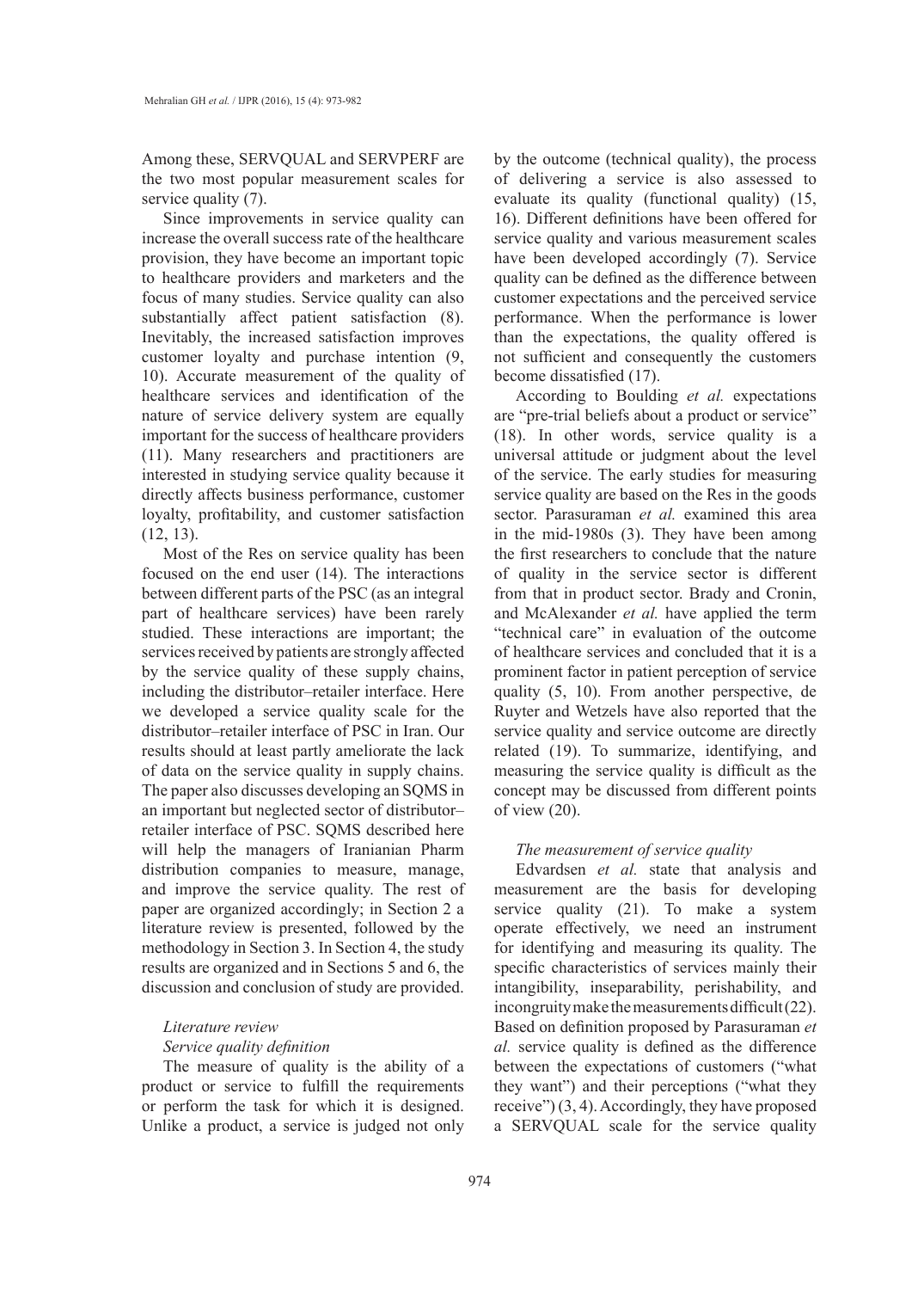measurement. The SERVQUAL scale has been a turning point in the history of service quality assessments; it is now widely applied.

#### *Service quality models*

The perceptions of service quality are based on a variety of dimensions. However, there is no general agreement on nature or number of dimensions. Two, three, five, and even ten dimensions have been proposed. The assessment of service quality is a highly complicated process that may involve several levels of abstraction (5). Several models of service quality have been proposed (23).

In this section, the top five of

Service Quality Measurement models are described.

- The Nordic Model
	- Nordic model is based on disconfirmation paradigm, which compares the perceived performance with expected service (24). Grönroos has proposed that consumer perception of service quality is a function of a gap between their expectations and perception of the quality of the delivered service (16). This conceptualization of service quality has provided the framework for the SERVQUAL scale developed by Parasuraman *et al.* (4).
- The SERVOUAL Model
	- Parasuraman *et al.* have developed a new model of service quality measurement based on disconfirmation paradigm (3). They have tried to overcome the weaknesses of the Nordic model by offering a new way to measure the service quality. In their SERVQUAL model, the gap or difference between expected and delivered service is used to measure the service quality. The model uses five dimensions: reliability, responsiveness, assurance, empathy, and tangibility. They have declared that the five dimensions and 22 factors proposed in their American perspective are non-exclusive in nature and applicable to all service firms (4). The Three-component Model
- Rust and Oliver offer a three-component model: the service product (i.e., technical quality), the service delivery (i.e., functional quality), and the service environment are

considered (25).

The Multilevel Model

To compensate for the inconsistencies reported for SERVQUAL factors, Dabholkar *et al.* have proposed a multilevel model of service quality (26). They have changed the model structure to a three-stage model, including overall perceptions of service quality, primary dimensions, and subdimensions. This model has been defined for the evaluation of service quality in retail stores. Although this multilevel model offers a useful new structure, it needs to be generalized. They have proposed five dimensions central to the service quality: physical aspects, reliability, personal interaction, problem-solving, and policy.

## The Hierarchical Model

In 2001, Brady and Cronin constructed a new model by combining other models; they improved SERVQUAL by defining what items needed to be reliable, responsive, empathic, assured, and tangible. They assumed that the perception of service quality would be based on customer evaluations in three dimensions: interaction quality (i.e., functional quality), physical environment quality, and outcome quality (i.e., technical quality) (5).

During recent decades, the Researchers have attempted to develop a perfect model for measuring service quality, covering all the factors and coping with the problems in this area. The present study also addresses some of the important issues in the field. To achieve this goal, we selected the SERVQUAL model as the theoretical framework.

## *SERVQUAL model*

The SERVQUAL scale has served as a basis for Res on service quality; it has been used for testing different issues related to service quality in the market. Parasuraman *et al.* have developed a 34-item service quality scale consisting of ten dimensions (reliability, responsiveness, competence, access, courtesy, communication, credibility, security, understanding/knowledge of the customer, and tangibles) (3). Their later work has delivered an SQMS with 22-items and five dimensions (4):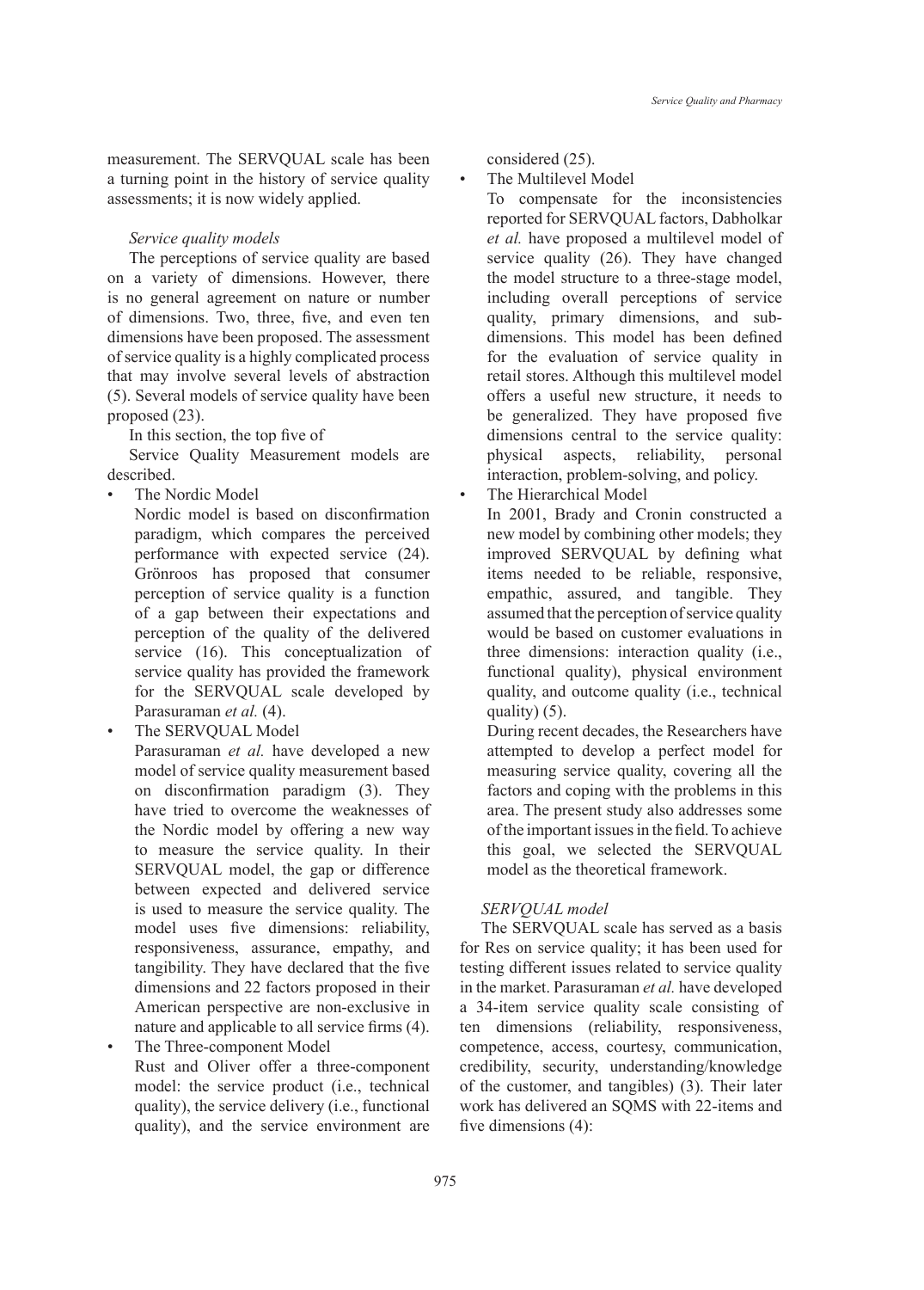(1) Tangibility. Physical facilities, equipment, and appearance of the personnel.

(2) Reliability. Ability to perform the promised service dependably and accurately.

(3) Responsiveness. Willingness to help customers and provide prompt service.

(4) Assurance. Knowledge and courtesy of the employees and their ability to inspire trust and confidence.

(5) Empathy. Caring, individualized attention provided by the company.

The accuracy of conceptualizing the SERVQUAL scale as consisting of the five distinct components identified by Parasuraman *et al*. has been questioned (4). However, the validity of the 22 individual performance scale items that make up the SERVQUAL scale appears to be well supported both by the procedures used to develop the items and by their subsequent use. Furthermore, some studies have found that the numbers of service quality dimensions are not stable across different services, using factor analysis (27, 28, 11). There seems to be a consensus that SERVQUAL is not a generic solution for all service industries, and other service-specific dimensions have been suggested (29). The construct validity of SERVQUAL needs to be tested on industry-byindustry basis before it can be used to test the customer perception of service quality.

### *Retail service quality scale*

Finn and Lamb state that in the retail industry, the SERVQUAL scales are not suitable for measuring the five constructs identified by Parasuraman *et al.* They have tested SERVQUAL in four different types of retail stores using confirmatory factor analysis. They have not found a good fit to the proposed fivefactor structure and concluded that unmodified SERVQUAL should not be used as a valid measure of service quality in a retail setting. However, they have not proposed any alternative acceptable structures or scales (20). Thus, SERVQUAL should not be considered an "off the shelf" measure of perceived service quality. Mattsson has found that the SERVQUAL scale of retailing is applicable for businesses offering more goods than services, like supermarkets. However, for the retailing contexts where the

services are more prominent than the goods (e.g., electronics stores) SERVPERF is more appropriate (30).

#### *Service quality in supply chain*

In spite of the universal recognition of the importance of service quality in supply chains, it has not been studied adequately. Several researchers have attempted to develop a conceptual model of service quality in a supply chain context (14). It is clear that the majority of Res on the service quality have focused on the consumer (12). The lack of studies of the service quality in supply chains is noticeable. However, a variety of performance measures has been used to study the performance of supply chain systems. The SERVQUAL model differs from other scales since it applies the terms that describe determinants of service perception. Therefore, the five dimensions of SERVQUAL might be used to refine some aspects of service quality (5).

The Pharm industry uses many processes, operations, and management procedures involved in the discovery, development, and manufacture of drugs and medications. The PSCs are the paths through which the essential Pharms should be distributed to the consumer at the right quality, right place, and the right time (31). The PSCs are very complex and responsive to ensure the delivery of medicines to the patients at the right time and under the right circumstances, to cure diseases or alleviate suffering.

This is a very sensitive supply chain, in which even minor errors are unacceptable because of their direct impact on health and safety. Today, the Pharm industry is faced with many challenges. There is an ever-increasing competition, especially in the generics industry, and the need to reduce time-to-market periods. There are also constant demands to increase Res and development productivity and decrease the Pharm life cycles.

The companies have to face regulatory obstacles and barriers to entry into the global market, maintain production flexibility and decrease production costs (32). Figure 1 shows a simple model of a PSC. A PSC is made up of different members, including manufacturers, secondary producers, market warehouse/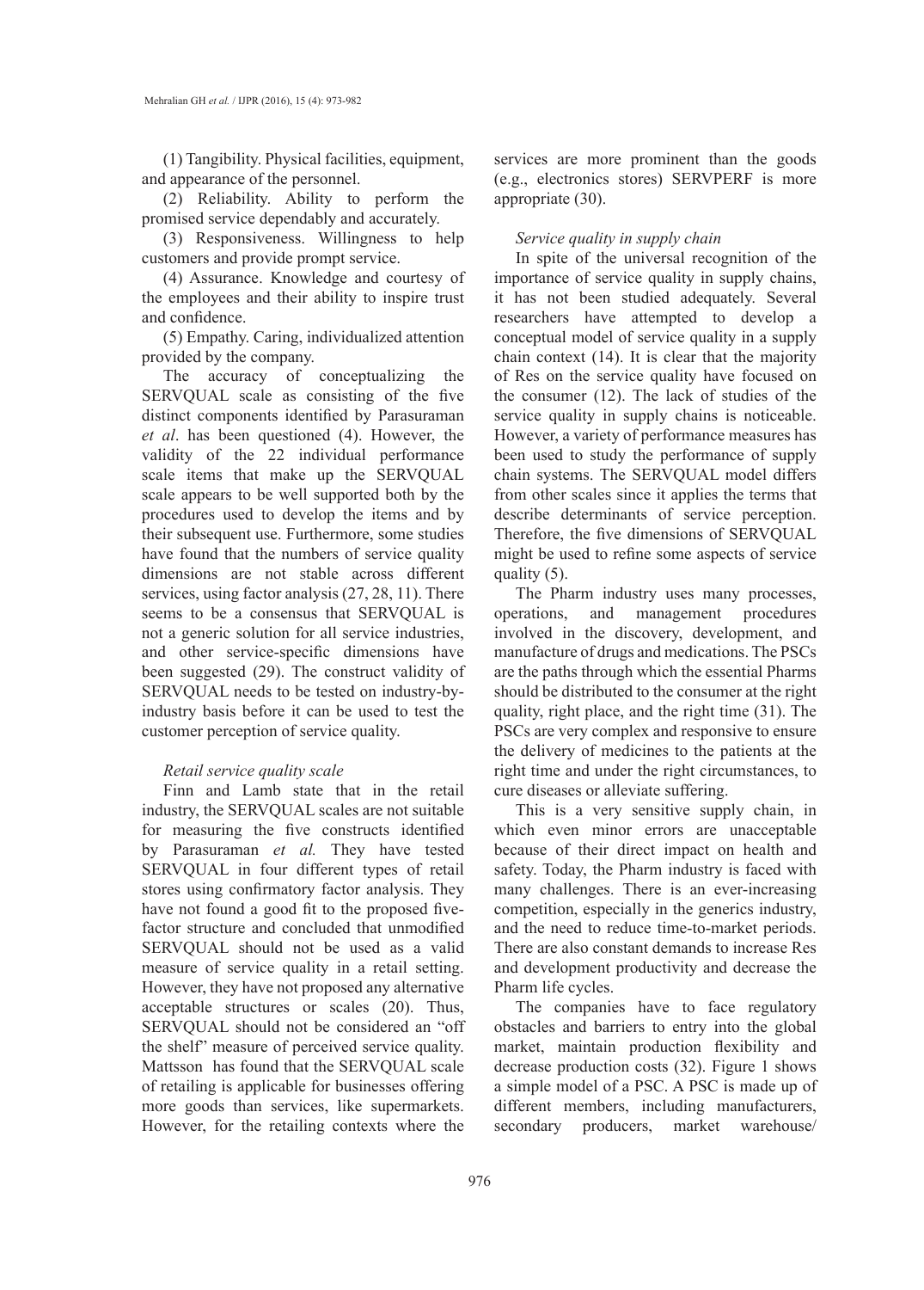

**Figure1.** Pharm supply chain.

distribution centers, wholesalers, retailers/ hospitals, and patients (33).

## *Methodology*

#### *Developing the SQMS*

The five-dimension SQMS proposed by Parasuraman is the most frequently used method for measuring the service quality. It has been reported that this scale can be used to measure service quality in different areas, including supply chains (34) and hospital environment (35). Although it has been successfully used by Niaz Ahmad *et al*. in Pharm distribution sector (14), we decided to use this SQMS to measure the satisfaction level in the Iranian pharmacies that they are practicing in a supply chain at which the regulations and socioeconomic variables are entirely different from that of the mentioned study.

### *Refinement of the questionnaire*

Parasuraman's SQMS includes five dimensions with 22 items. For the purpose of this Res, we held an expert panel with Pharm experts, sale managers, and purchasing agents. A questionnaire including 5 dimensions and 28 items was developed in Persian. Next the questionnaire was presented to 15 distributor– retailer experts to test the content and face validity of the modified SQMS. The comments of the participants were received within 5 working days.

The questionnaire was finalized after slight modification of some of the questions. It was based on a 5-point scale (1 for completely unimportant and 5 for very important). The questionnaire is presented in Table 1.

#### *Data gathering*

There are about 8500 pharmacies in Iranian and 24% of them (2000) are located in Tehran (36). Around 40 main distributors deliver medicines to the pharmacies in the country via their agencies. The distributors are allowed to provide services to any pharmacies and the pharmacies are free to choose the best service providers. In recent years, increasing numbers of distributors have highlighted the importance of competitive advantage and high-quality services. A suitable SQMS model for Iranianian Pharm industry is urgently needed, particularly for evaluation of distributors. Measuring the quality of current services in distributor–Pharm interface is also of great importance. We distributed 2050 questionnaires to pharmacies located in Tehran, and 400 were returned (response rate of 19.5%). The issue of response rate is a not critical matter, but rather it is so important a study to reach the number of returned questionnaires which are enough good to be representative a population for further analysis.

The details of respondent profiles are provided in Table 2.

#### *Data analysis*

## *Scale purification and statistical analysis*

For assessing construct validity and reliability of dimensions and their related items, factor analysis and Cronbach's alpha were used, respectively. The following results were obtained:

Reliability: This dimension included 8 items of which three were deleted (Rel6, Rel7, and Rel8); loading factors of remaining items were from 0.601 to 0.766. The average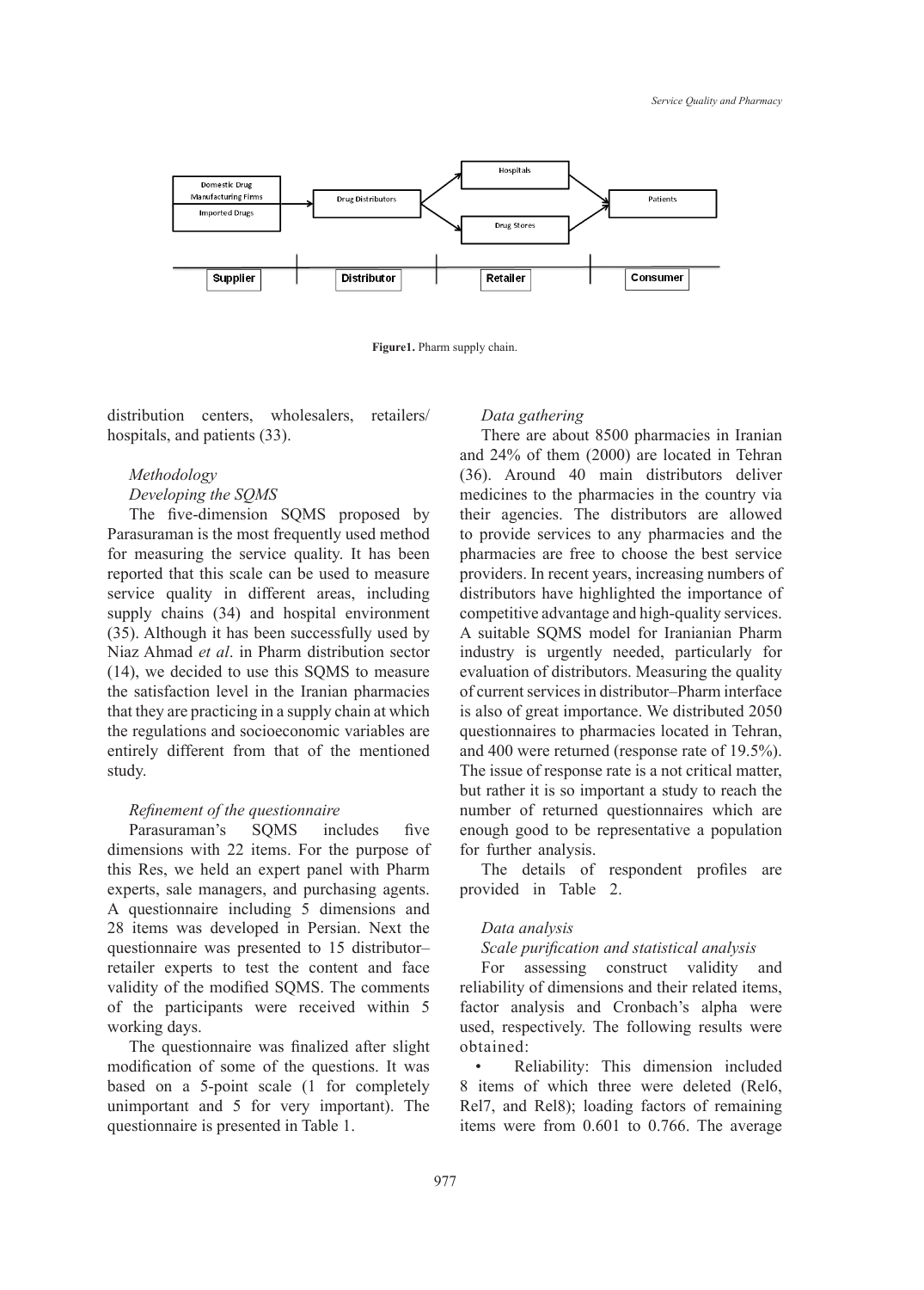|  | Table 1. Questionnaire items. |  |
|--|-------------------------------|--|
|  |                               |  |
|  |                               |  |
|  |                               |  |

| Question              | Item                                                                                         | <b>Deleted or Remained</b> |  |
|-----------------------|----------------------------------------------------------------------------------------------|----------------------------|--|
| number                |                                                                                              | item after factor analysis |  |
|                       | <b>Reliability</b>                                                                           |                            |  |
| Rel <sub>1</sub>      | Temperature and humidity are controlled<br>during transportation of drugs                    | Remained                   |  |
| Rel <sub>2</sub>      | When you have any problem, distributor<br>shows a sincere interest in solving it             | Remained                   |  |
| Rel <sub>3</sub>      | Shipments contain correct items                                                              | Remained                   |  |
| Rel <sub>4</sub>      | Shipments contain incorrupt items                                                            | Remained                   |  |
| Rel <sub>5</sub>      | Shipments contain incorrect quantity                                                         | Remained                   |  |
| Rel <sub>6</sub>      | Records are kept confidential                                                                | Deleted                    |  |
| Rel7                  | Payment information is kept confidential                                                     | Deleted                    |  |
| Rel <sub>8</sub>      | Distributor provides legal support when<br>needed                                            | Deleted                    |  |
|                       | Tangible                                                                                     |                            |  |
| Tan1                  | Distribution center has modern equipment<br>(.(computers, air-conditioning, etc              | Deleted                    |  |
| Tan2                  | Distributor has sufficient physical facilities<br>for storing drug products                  | Remained                   |  |
| Tan <sub>3</sub>      | The physical facilities at distribution center<br>are visually clean                         | Remained                   |  |
| Tan4                  | Vehicles used in transportation are visually<br>in a good condition                          | Remained                   |  |
| Tan5                  | Personnel handling drugs are professional<br>in appearance                                   | Remained                   |  |
|                       | <b>Assurance</b>                                                                             |                            |  |
| Ass1                  | Personnel at the distribution center are<br>trained                                          | Deleted                    |  |
| Ass <sub>2</sub>      | Order taking methods (including frequency)<br>are accurate                                   | Remained                   |  |
| Ass <sub>3</sub>      | Order delivery methods (including<br>frequency) are accurate                                 | Remained                   |  |
| Ass4                  | Personnel in the distribution center are<br>consistently courteous with you                  | Deleted                    |  |
| Ass <sub>5</sub>      | Personnel in the distribution center have the<br>Deleted<br>knowledge to answer your queries |                            |  |
| Ass6                  | Personnel in the distribution center have the<br>authority to solve your problems            | Remained                   |  |
| Ass7                  | The distributors are consistently eager to<br>provide you services                           | Remained                   |  |
| <b>Empathy</b>        |                                                                                              |                            |  |
| Emp1                  | Distribution personnel fulfill your<br>emergency orders                                      | Remained                   |  |
| Emp2                  | Distribution center has office working hours<br>suitable to you                              | Remained                   |  |
| Emp3                  | Distribution center has staff working hours<br>suitable to you                               | Remained                   |  |
| Emp4                  | Methods designed for payments are<br>Deleted<br>convenient to you                            |                            |  |
| Emp5                  | Distribution center personnel's fulfills your<br>specific requirements                       | Remained                   |  |
| <b>Responsiveness</b> |                                                                                              |                            |  |
| Res1                  | Distributor responds immediately to your<br>enquiries                                        | Remained                   |  |
| Res2                  | Distributor responds immediately to your<br>complaints                                       | Remained                   |  |
| Res <sub>3</sub>      | When distributor promises to deliver by<br>certain time, they do so                          | Remained                   |  |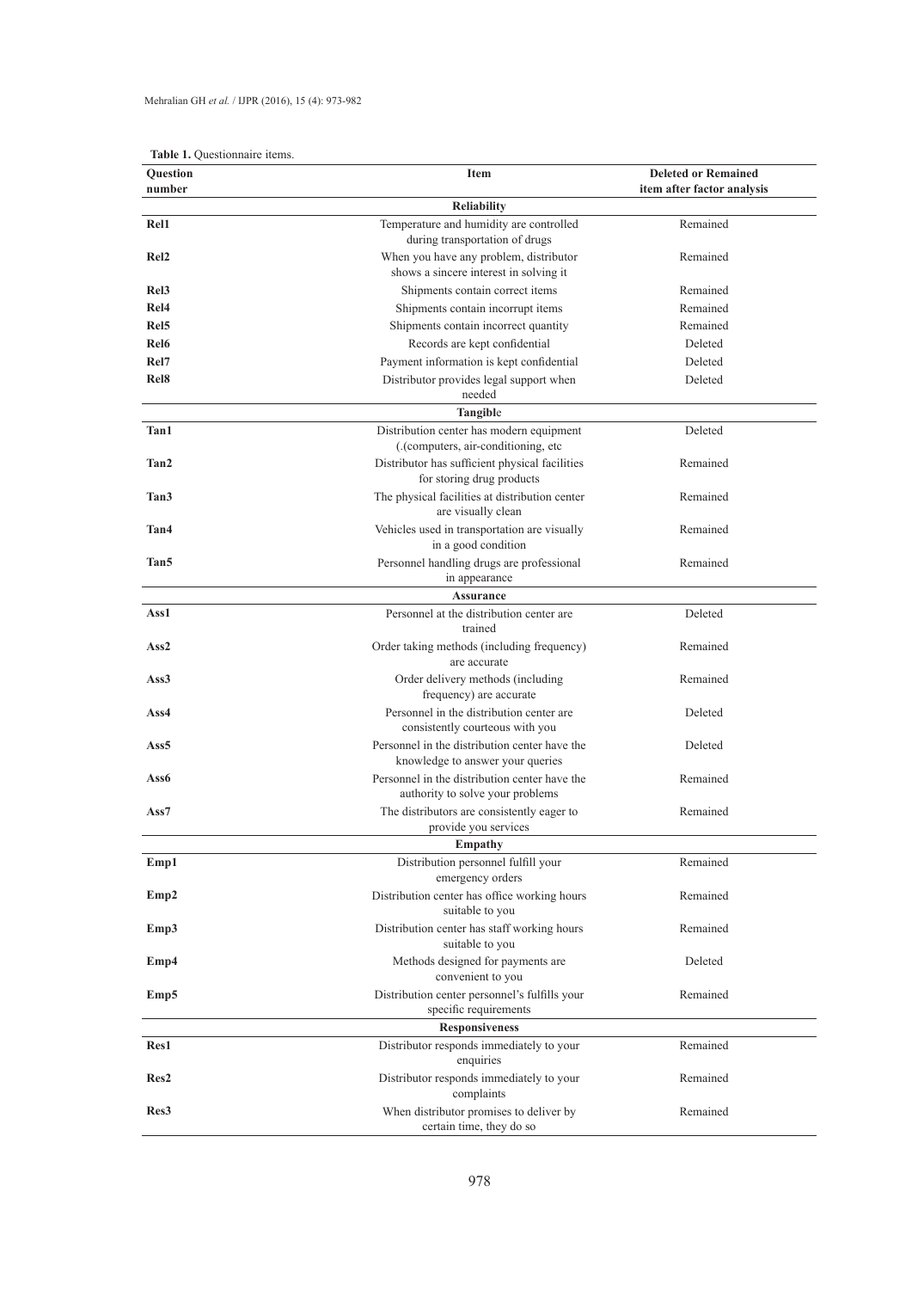

**Figure 2.** Structured model of SQMS.

variance extraction (AVE) of the items was 50%. Cronbach's coefficient alpha for this dimension was 0.739.

• Tangibility: This dimension included 5 items of which one of was deleted (Tan1) using confirmatory factor analysis (CFA). The factor loadings of the remaining items ranged from

0.683 to 0.768. The AVE of the items was 52%. Cronbach's coefficient alpha for this dimension was 0.69.

• Assurance: This dimension included 7 items of which three were deleted (Ass1, Ass4, and Ass5); loading factors of four remaining items were from 0.658 to 0.788. AVE of these

| Variable          | Frequency (N) | Percent (%)    |
|-------------------|---------------|----------------|
| Age               | 47            | 11.8           |
| $25 - 34$         | 137           | 34.2           |
| 35-44             | 146           | 36.5           |
| $45 - 54$         | 58            | 14.5           |
| 55-64             | 12            | 3.0            |
| 65<               | 400           | 100            |
| Total             |               |                |
| Gender            | 225           | 56.2           |
| Male              | 175           | 43.8           |
| Female            | 400           | 100            |
| Total             |               |                |
| Working precedent |               |                |
| $<$ 10 year       | 133           | 33.2           |
| $11-20$ year      | 123           | 30.8           |
| $21-30$ year      | 128           | 32             |
| $>30$ year        | 16            | $\overline{4}$ |
| Total             | 400           | $100\,$        |

**Table 2.** Demographic profile of respondents.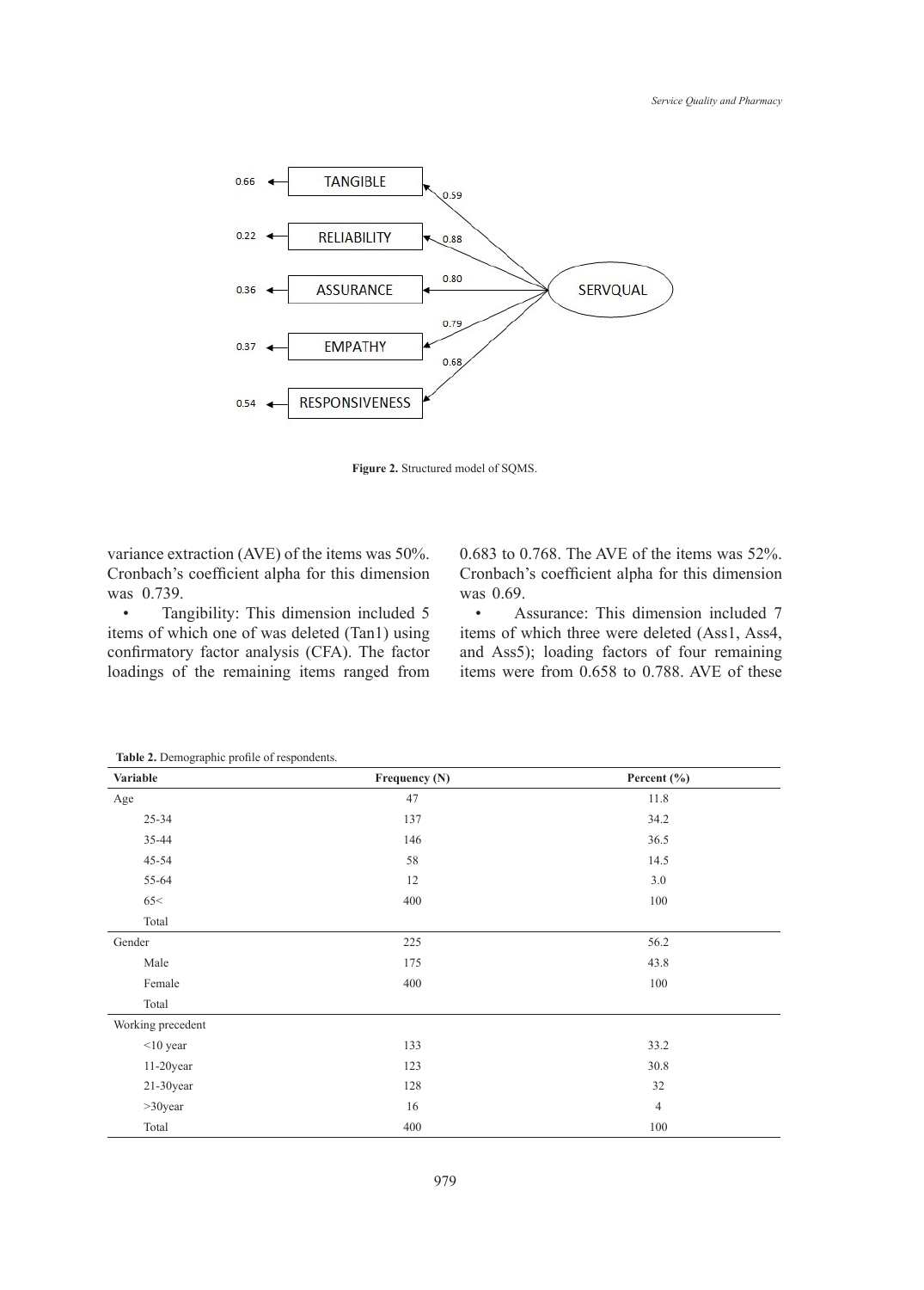| <b>Dimension</b> | Mean | No. of deleted<br>items | <b>KMO</b> | Average variance<br>extracted<br>$(AVE)$ % | <b>Factor Loadings</b> | Cronbach's<br>coefficient $(a)$ |
|------------------|------|-------------------------|------------|--------------------------------------------|------------------------|---------------------------------|
| Reliability      | 4.5  |                         | 0.791      | 50                                         | $0.601 - 0.766$        | 0.739                           |
| Tangible         | 4.2  |                         | 0.736      | 52                                         | $0.683 - 0.768$        | 0.695                           |
| Assurance        | 4.3  |                         | 0.653      | 51                                         | 0.658-0.788            | 0.680                           |
| Empathy          | 4.4  |                         | 0.685      | 54                                         | $0.663 - 0.861$        | 0.711                           |
| Responsiveness   | 4.5  | $\theta$                | 0.694      | 70                                         | 0.808-0.868            | 0.782                           |

**Table 3.** Factor analysis results.

four items was 51%. Cronbach's alpha coefficient for this dimension was 0.680.

• Empathy: This dimension included 5 items, one of which was deleted using CFA (Emp4). The factor loadings of the remaining items ranged from 0.663 to 0.861. The AVE of the items was 54%. Cronbach's alpha coefficient for this dimension was 0.711.

• Responsiveness: This dimension included 3 items; none was deleted after CFA. The factor loadings of the related items ranged from 0.808 to 0.868. The AVE of the items was 70%. Cronbach's alpha coefficient for this dimension was 0.782.As we have mentioned earlier, the measurement instrument selected for this study is based on Parasuraman's model (4), modified after focus group discussions. Therefore, the content and face validity were verified.As Table 3. shows, all factor-loading values are higher

than 0.6 and AVE values are higher than 50%; accordingly, convergent validity of the construct is confirmed. Furthermore, the value of the AVE for each dimension is more than squared value of the correlation between dimensions, demonstrating discriminant validity.Goodness for fit assessment of the overall model was conducted using LISREL 8.52 statistical package to capture the specified causal relationships in the purified and localized SQMS. These relationships, with associated statistical values, are illustrated in Figure 2.Table 4. shows absolute fit indicators, incremental fit indicators, and goodness-of-fit index (GFI). All the fit indices are within the acceptable ranges (37-40).

### **Discussion**

This is the first study conducted to develop

| Table 4. Goodness-of-fit measures. |                           |                         |
|------------------------------------|---------------------------|-------------------------|
| <b>Fitness indicator</b>           | <b>Suggested criteria</b> | <b>Validation value</b> |
| Absolute fit indicators            |                           |                         |
| c2/df                              | $<$ 3                     | 2.8                     |
| <b>GFI</b>                         | >0.90                     | 0.93                    |
| <b>RMR</b>                         | < 0.05                    | 0.04                    |
| <b>RMSEA</b>                       | < 0.08                    | 0.06                    |
| Incremental fit indicators         |                           |                         |
| AGF                                | >0.90                     | 0.95                    |
| <b>NFI</b>                         | >0.90                     | 0.96                    |
| <b>CFI</b>                         | >0.90                     | 0.97                    |
| IFI                                | >0.90                     | 0.94                    |
| Goodness of fit index              |                           |                         |
| <b>PNFI</b>                        | >0.5                      | 0.6                     |
| PGFI                               | >0.5                      | 0.7                     |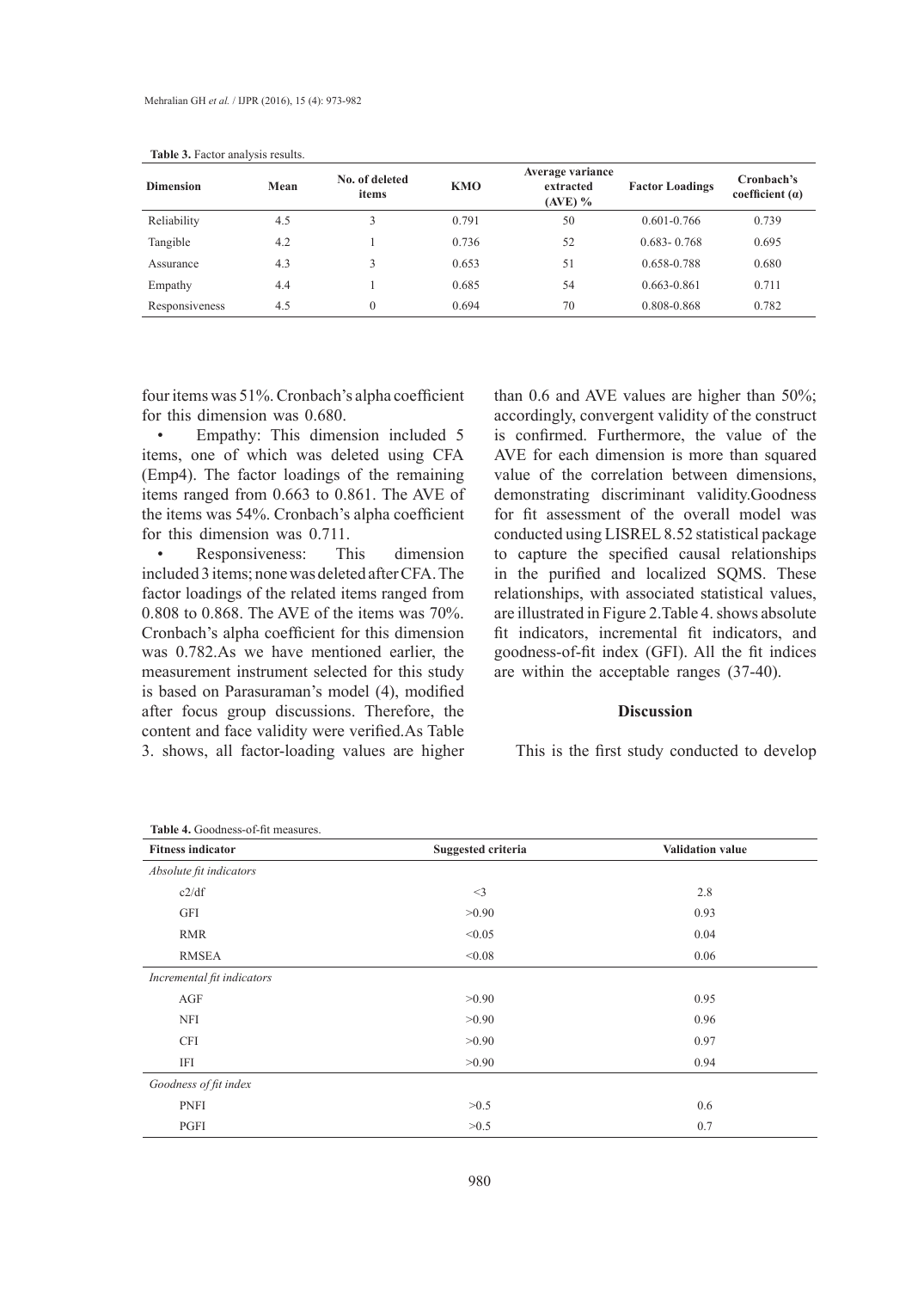an SQMS in Iranian PSC context. We obtained a reliable and valid measurement scale for measuring the service quality of the distributor– Pharm interface of PCS. We developed a measurement scale consisting of 5 dimensions, based on the previously published schemes (3, 4, 14). This scale is useful for assessing service quality of the distributor-pharmacy interface and can be used to improve the service quality and customer satisfaction. For the Pharm distributors, it is a suitable scale to achieve competitive advantage by analyzing the customer data.

LISREL results show that reliability dimension has the strongest effect on SQMS. This implies that the reliability is perceived to be the most important factor affecting the satisfaction of pharmacies receiving services from Pharm distributors. Considering the subitems of the reliability, it can be argued that the Pharm managers are highly affected by the behavior of distributors such as their commitment to the qualitative and quantitative accuracy of deliveries and availability of the requested products. We believe that implementation of online ordering system can be a breakthrough for PSC with many benefits for both suppliers and buyers. Reports from other countries indicate that the role of government in enforcing that policy is greatly appreciated (41, 42).

According to the views of respondents, assurance was the second most important factor. The Pharm suppliers should select and train motivated people, to satisfy their customers by delivering precise and regular services. Their staff also should be competent enough to solve everyday problems.

In the current competitive market in PSCs, empathy with customers is of great importance; without it, a good interaction cannot be achieved. Indeed, the Pharm suppliers should try to establish the atmosphere of mutual understanding and trust. The next two factors affecting SQMS values were responsiveness and tangibility. The latter factor is associated with items, which are more tangible for pharmacies employees in comparison with others. Therefore, the suppliers should use neat and clean equipment, visibly in good condition.

This study confirmed the validity of the five dimensions of Parasuraman *et al.* using CFA (3, 4). However, our findings are not in line with the recently published study of Niaz Ahmad *et al.* who approved just four dimensions of the original work and excluded many items (14). In the context of PSC, this difference is not unexpected; it can be explained by the socioeconomic diversity of different nations.

#### **Conclusions and limitations**

As in other industries, Pharm companies are in intense competition with their rivals; an important part of this competition takes place in PSCs where Pharm distributors try to increase their market share by capturing the business of pharmacies. The satisfaction of pharmacies is critical for such companies. Our study contributes to the development of a valid and reliable framework for evaluation of the quality of services received by the pharmacies. Such framework can help the managers to make informed business decisions. The data for this study were collected from retailers in Tehran. Hence, service quality measurements for the retailers in cities other than Tehran may not necessarily follow the same pattern.

#### **References**

- (1) Gupta TK and Singh V. Service quality in supply chain: A Review. *Int. J. Eng. Tech.* (2012) 2: 1395-1404.
- Mehralian G, Nazari JA, Zarei L and Rasekh (2) H. The effects of corporate social responsibility on organizational performance in the Iranian pharmaceutical industry: *J. Clean. Prod.* (2016) 135: 689-98.
- Parasuraman A, Zeithaml VA and Berry LL. A (3) conceptual model of service quality and its implications for future. *Res. J. Mark.* (1985) 49: 41-50.
- Parasuraman A, Zeithaml VA and Berry LL. (4) SERVQUAL: a multiple item scale for measuring customer perceptions of service quality. *J. Retai.*  (1988) 64: 12-37.
- Brady MK and Cronin JJ. Some new thoughts (5) on conceptualizing perceived service quality: a hierarchical approach. *J. Mark.* (2001) 65: 34-49.
- (6) Brown TJ, Churchill GA and Peter JP. Improving the measurement of service quality. *J Retailing.* (1993) 69: 127-39.
- (7) Jain SK and Gupta G. Measuring service quality: SERVQUAL vs SERVPERF scales. *Vikalpa: J. Deci. Make.* (2004) 29: 25-37.
- (8) Mehralian G, Rangchian M and Rasekh HR. Client priorities and satisfaction with community pharmacies: